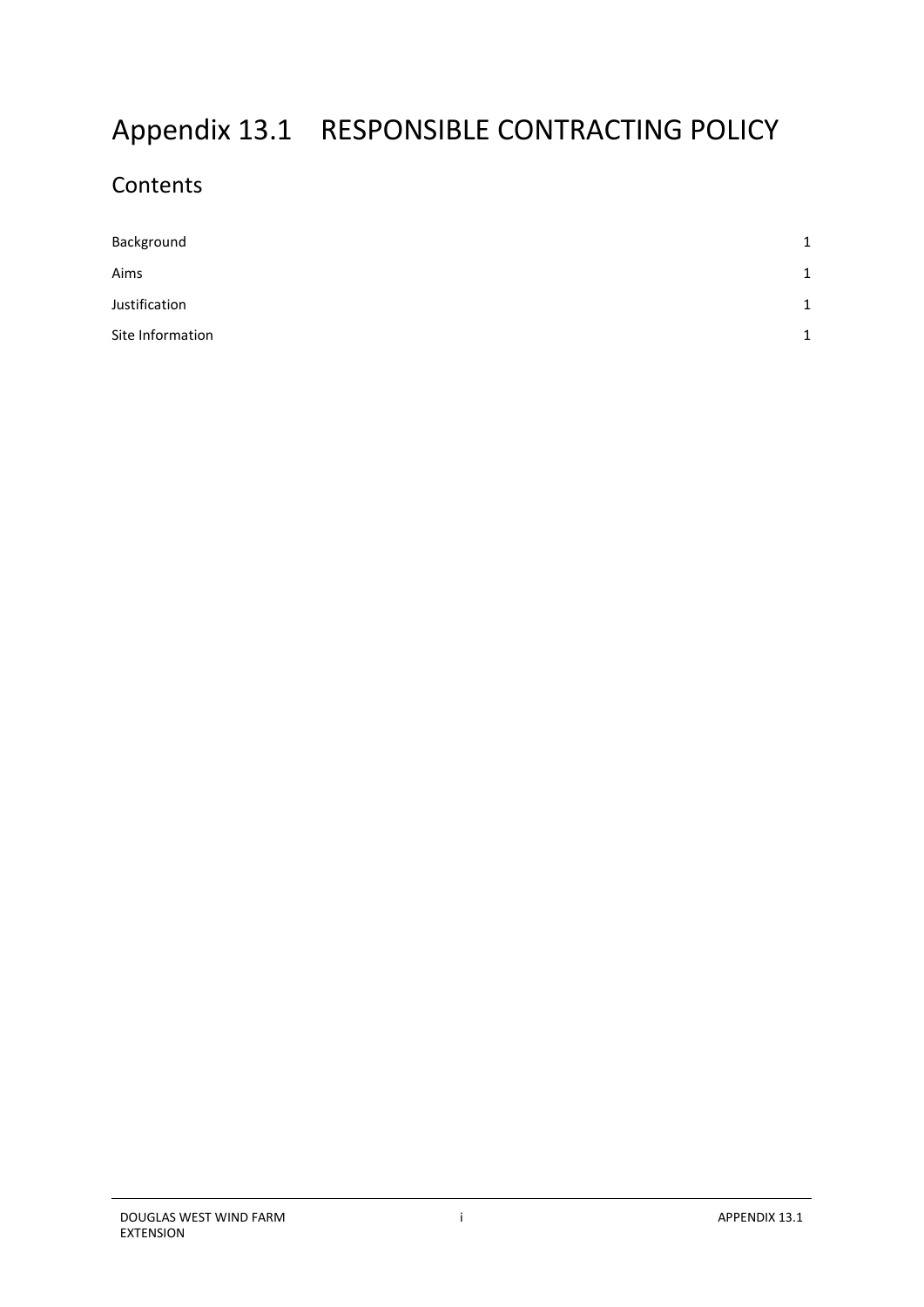This page is intentionally blank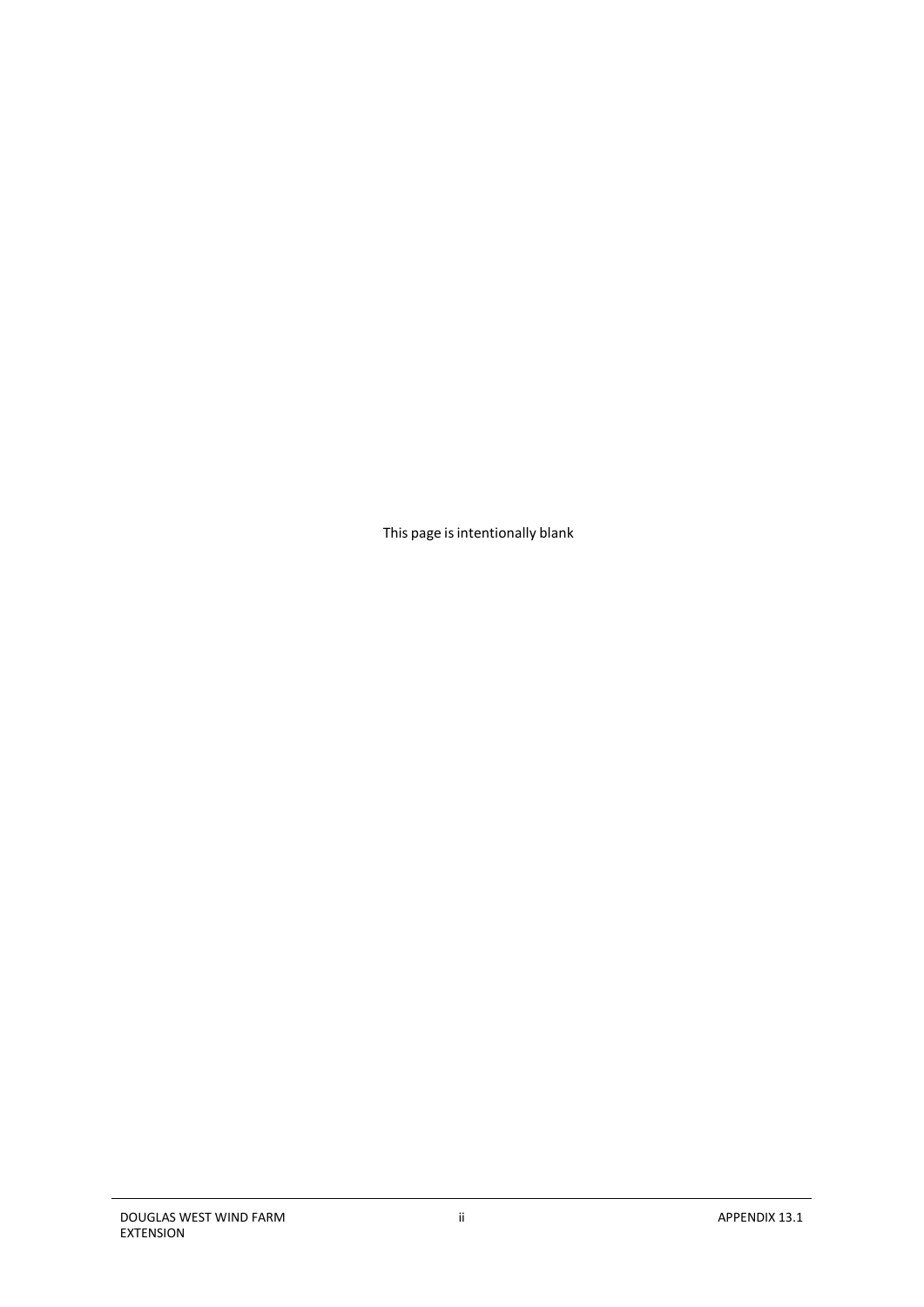# Appendix 13.1 Responsible Contracting Policy

## 1 Background

1.1.1 Douglas West Extension Ltd is proposing to construct Douglas West Wind Farm Extension (the 'Proposed Development') near Douglas in South Lanarkshire. The Proposed Development will have an installed generating capacity of around 78 MW.

## 2 Aims

2.1.1 The aim of this policy is to ensure that the community and local employment benefits offered by contractors are recognised in the evaluation and award of Balance of Plant (BoP) construction contracts. This will result in tenders submitted by contractors offering community and local employment benefits being more highly rated by Douglas West Extension Limited during its tender evaluation than those without such benefits. The safety, quality and environmental management obligations placed on the selected contractor will not be compromised by this policy.

## 3 Justification

3.1.1 BoP tenders are normally selected on the basis of the "most economically advantageous offer". By recognising the economic advantage that the contract may bring to local communities and individuals within the definition of what is economically advantageous to Douglas West Extension Limited, this policy seeks to foster a closer relationship between Douglas West Extension Limited and the local communities. The construction of the Proposed Development will be the first physical activity in a project that will exist for at least 30 years and a close relationship between those parties is desirable for all concerned.

## 4 Site Information

4.1.1 The following steps will be taken by Douglas West Extension Limited to implement this policy through the various stages of development of the project.

#### 4.1 *Planning Contract Procurement*

- 1. Consider the wider benefits for the community, which the contract could offer.
- 2. Ensure that the pursuit of community benefit does not conflict with any relevant polices or regulations and that it is within the Company's powers.
- 3. Compare with any existing case studies, where possible.

### 4.2 *Prequalification of Tenderers*

- 1. Identify any external partners who may be able to support the project e.g. Job Centre plus, built environment sector skills, careers agencies etc.
- 2. Include requirement for contractor to offer community benefits in contract notices and communication with potential contractors and sub-contractors.